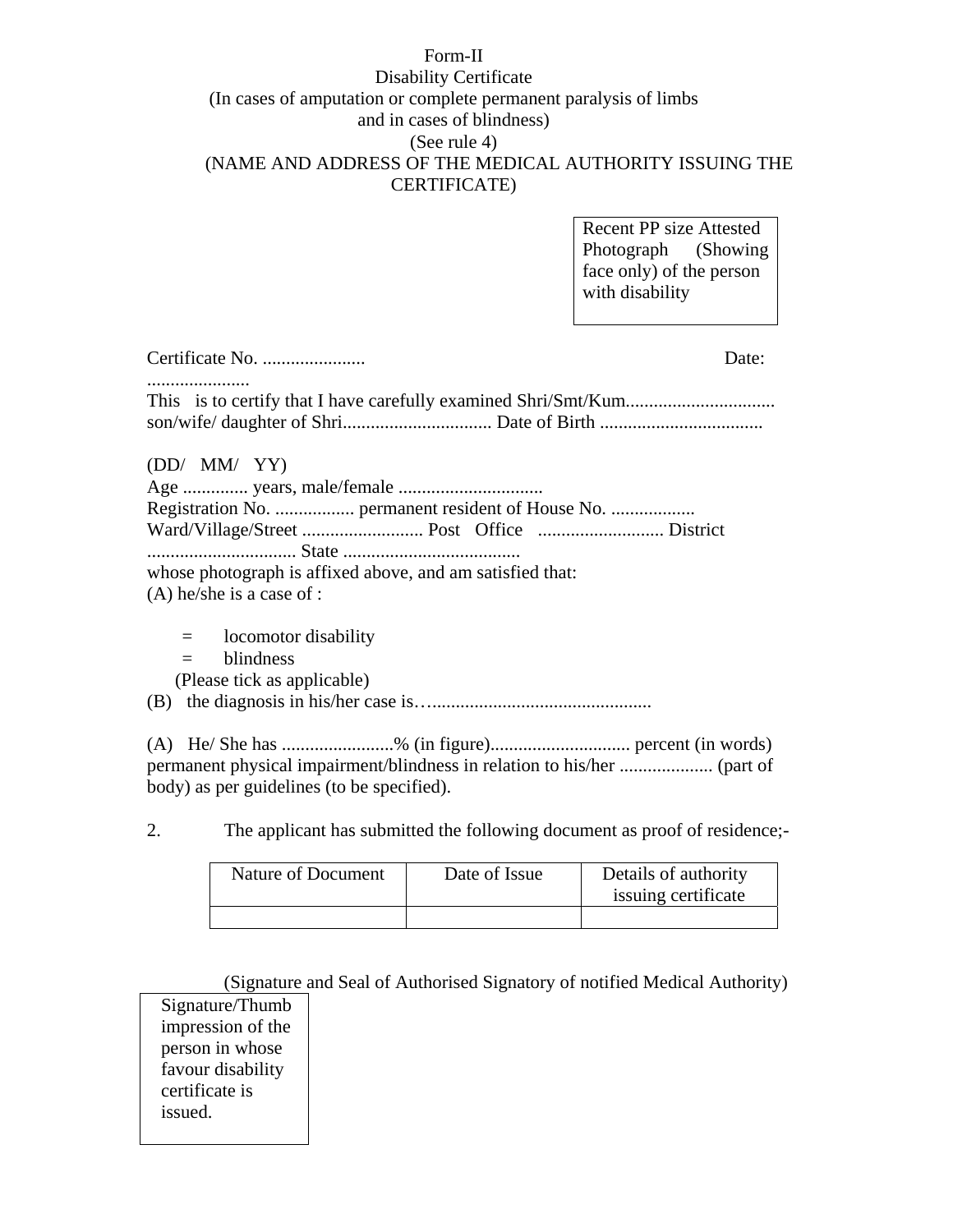#### Form-III

# Disability Certificate (In case of multiple disabilities) (NAME AND ADDRESS OF THE MEDICAL AUTHORITY ISSUING THE CERTIFICATE)

(See rule 4)

Recent PP size Attested Photograph (Showing face only) of the person with disability

Certificate No. ...................... Date: ......................

This is to certify that we have carefully examined Shri/ Smt/Kum. ................................./son/wife/daughter of Shri ............................. Date of Birth................................ Age ..................years, male/female....................... (DD) (MM) (YY) Registration No....................... permanent resident of House No.................................. Ward/Village/Street.................................................. Post Office .................... District..............................State ....................... whose photograph is affixed above, and

are satisfied that:

(A) He/she is a Case of Multiple Disability. His/her extent of permanent physical impairment/disability has been evaluated as per guidelines (to be specified) for the disabilities ticked below, and shown against the relevant disability in the table below:

| S.No.          | Disability       | <b>Affected Part</b> | Diagnosis | Permanent physical   |
|----------------|------------------|----------------------|-----------|----------------------|
|                |                  | of Body              |           | impairment/mental    |
|                |                  |                      |           | disability (in $%$ ) |
| 1              | Locomotor        | $^{\textregistered}$ |           |                      |
|                | disability       |                      |           |                      |
| $\overline{2}$ | Low vision       | #                    |           |                      |
|                |                  |                      |           |                      |
| 3              | <b>Blindness</b> | <b>Both Eyes</b>     |           |                      |
|                |                  |                      |           |                      |
| $\overline{4}$ | Hearing          | £                    |           |                      |
|                | impairment       |                      |           |                      |
| 5              | Mental           | X                    |           |                      |
|                | retardation      |                      |           |                      |
| 6              | Mental-illness   | X                    |           |                      |
|                |                  |                      |           |                      |

(B) In the light of the above, his /her over all permanent physical impairment as per guidelines (to be specified), is as follows:-

 In figures:- ..............................percent In words:- ...............................percent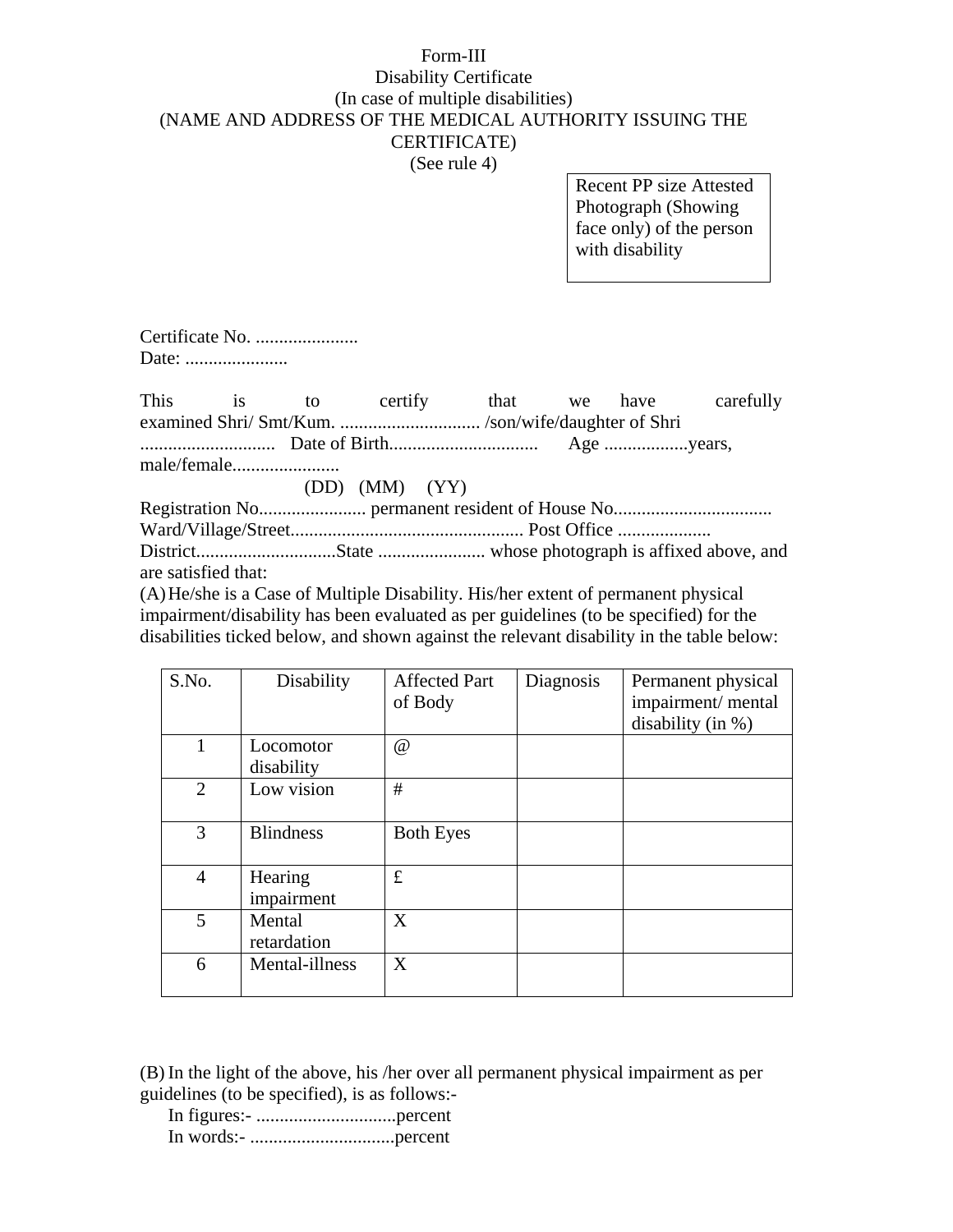2. This condition is progressive/ non-progressive/ likely to improve/ not likely to improve.

- 3. Reassessment of disability is :
- (i) not necessary,
	- Or

(ii) is recommended/ after ........................ years.................. months, and therefore this certificate shall be valid till ...........................................................

 $(DD)$   $(MM)$ 

(YY)

- @ e.g. Left/Right/both arms/legs
- # Single eye/both eyes
- £ e.g. Left/Right/both ears

## 4. The applicant has submitted the following document as proof of residence:-

| Nature of Document | Date of Issue | Details of authority<br>issuing certificate |
|--------------------|---------------|---------------------------------------------|
|                    |               |                                             |

### 5. Signature and seal of the Medical Authority.

| Name and seal of Member | Name and seal of Member | Name and seal of the<br>Chairperson |
|-------------------------|-------------------------|-------------------------------------|

Signature/Thumb impression of the person in whose favour disability certificate is issued.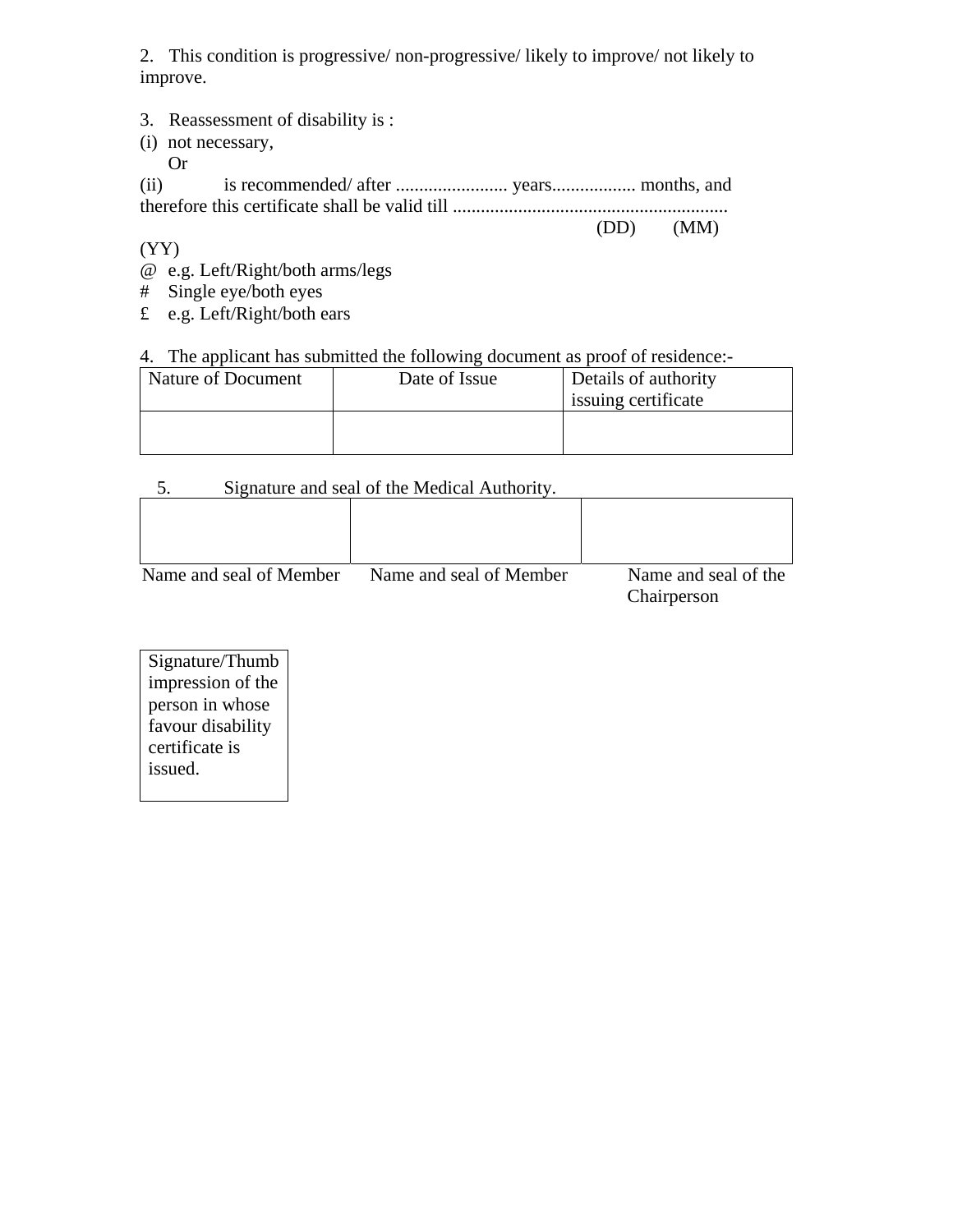# Form-IV Disability Certificate (In cases other than those mentioned in Forms II and III) (NAME AND ADDRESS OF THE MEDICAL AUTHORITY ISSUING THE CERTIFICATE)

(See rule 4)

Recent PP size Attested Photograph (Showing face only) of the person with disability

Certificate No. ...................... Date:

......................

This is to certify that I have carefully examined Shri/Smt./Kum ........................ son/wife/daughter of Shri ....................... Date of Birth........................................

 (DD) (MM) (YY)

Age ............. years, male/female...................

Registration No. ......... permanent resident of House No................. Ward/Village/Street ............. Post Office ......... District............... State ........................................................... whose photograph is affixed above, and am satisfied that he/she is a case of ........................... disability. His/her extent of percentage physical impairment/disability has been evaluated as per guidelines (to be specified) and is shown against the relevant disability in the table below:-

| S.No. | Disability              | <b>Affected Part</b><br>of Body | Diagnosis | Permanent physical<br>impairment/mental<br>disability (in %) |
|-------|-------------------------|---------------------------------|-----------|--------------------------------------------------------------|
| 1     | Locomotor<br>disability | $^{\textregistered}$            |           |                                                              |
| 2     | Low vision              | #                               |           |                                                              |
| 3     | <b>Blindness</b>        | <b>Both Eyes</b>                |           |                                                              |
| 4     | Hearing<br>impairment   | £                               |           |                                                              |
| 5     | Mental<br>retardation   | X                               |           |                                                              |
| 6     | Mental-illness          | X                               |           |                                                              |

(Please strike out the disabilities which are not applicable.)

2. The above condition is progressive/ non-progressive/ likely to improve/not likely to improve.